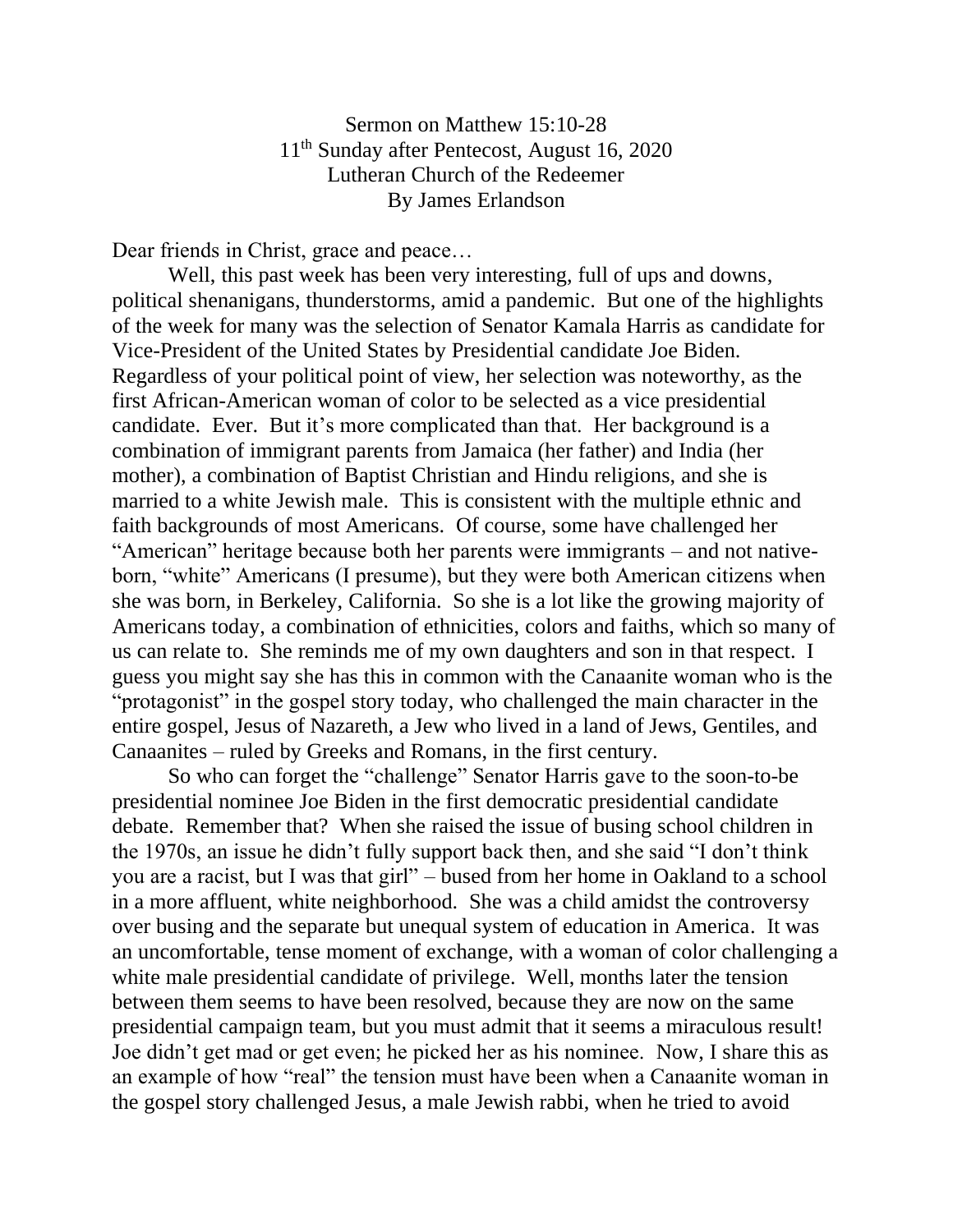answering her cries for mercy and healing for her daughter. She persisted in challenging Jesus, in front of his disciple, and the crowd.

So about that Canaanite woman: who was she? She is not named. We hear a lot about Canaanites in the Old Testament, the people who lived in the land of milk and honey God had promised, that the Israelites entered and took as their own. They were people who lived like "strangers in their own land" , in the region of Tyre and Sidon, two cities along the Mediterranean coast where Jesus was walking. All we know is that she was a mother, whose daughter was tormented by a demon, who must have heard about Jesus' healing and exorcism powers. She was vulnerable, and at her wits end. As Jesus passed by, from out of the crowd, this woman called out to him "Lord, Son of David, have mercy on me!" She asked Jesus for mercy for her daughter, and laid her pain out on the line for all to see. She asked for help, because she had no other options, as a "foreigner" in her own land, a woman who could get no one else to help her. But she was persistent in the face of many rejections, refusals and insults, because like most any parent and mother, her child's survival was at stake. So she wouldn't take "no" for an answer. She had a comeback for Jesus's act of first refusal ("why should I help you? You are not a Jew.")

But the woman, who is really the hero of this passage (not Jesus!), has the best line in the whole story. For when Jesus said, "Why should I help you? I was sent to the lost sheep of the house of Israel, it's not fair to take the children's food and throw it to the dogs". She responded, "Yes, Lord, yet even the dogs eat the crumbs that fall from their master's table." Wow. Good answer! She demanded healing for her daughter, even though she wasn't the focus of Jesus' mission, how about a "table scrap"? Jesus was impressed, and said "Woman, great is your faith! Let it be done for you as you wish!" And her daughter was healed instantly, just like that! Don't you wish it always were so easy? But it wasn't easy – we don't know about how many times this mother had tried to get help for her daughter and come up empty, or asked and was refused! But now, finally, her persistence paid off! Jesus called it "faith"! We just wish we could see the joy on her face!

Now, about us. Many of us can see this side of Jesus in ourselves, and we don't like it. His initial refusal to the woman who cried out to him for help bothers us, because he didn't answer her at all, and his disciples encouraged him to "send that woman away". Where was the compassionate Jesus we know? But she was annoying, and kept shouting at them, "Jesus, have mercy on me!" It reminds us of how we are annoyed when people ask things of us that we don't want to give, and we wish they would just go away and leave us alone. Like that annoying man at the freeway exit holding the cardboard sign, saying, "Anything helps. God bless you." Can't we just exit the freeway and get on with our lives in peace? I can't help you, man, I don't carry cash! That's our response.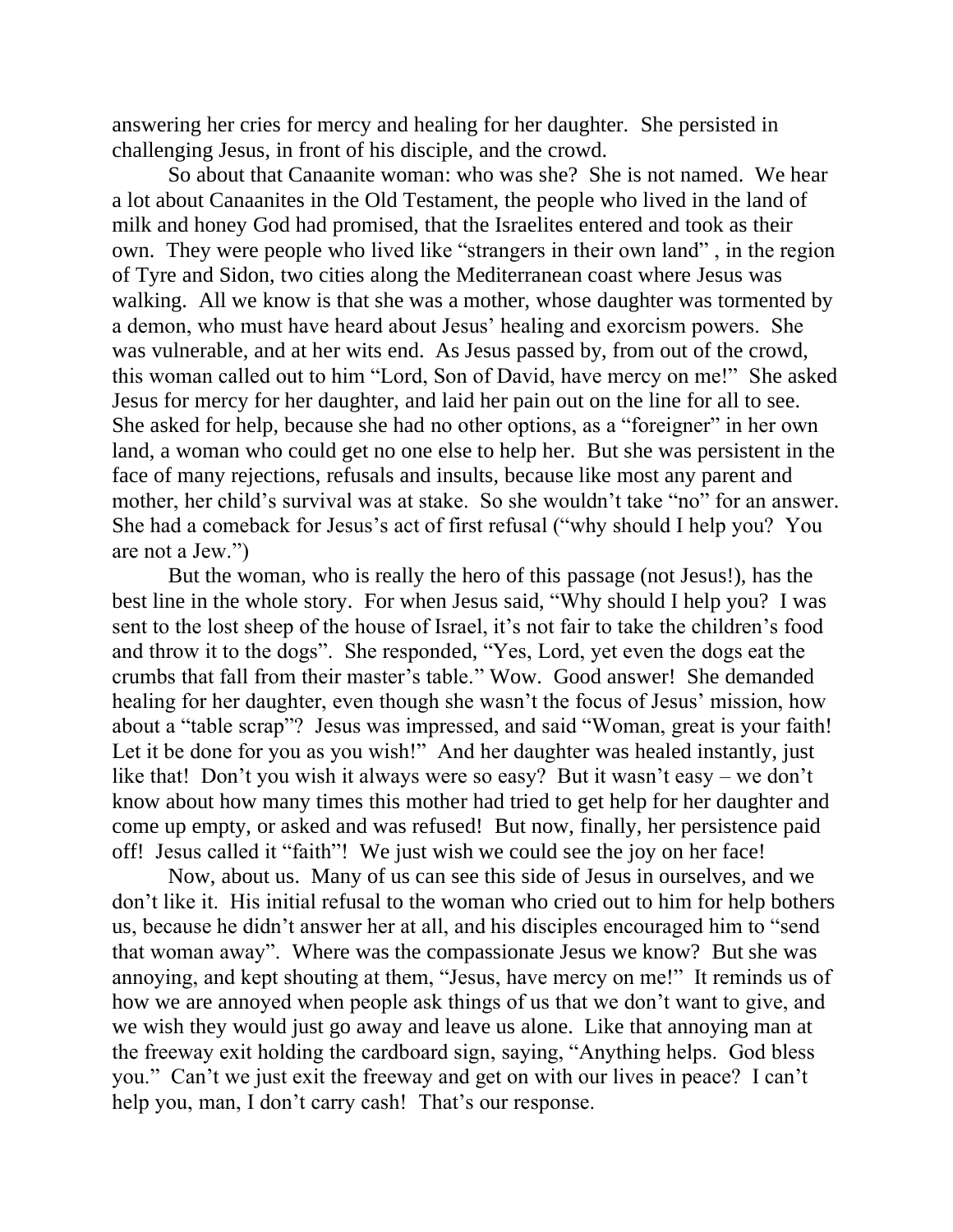But some of you may relate to the Canaanite woman, who asked Jesus for mercy. She had a daughter, tormented by a demon, an illness that no one understood, for which there was no help. She was at her wits end, and Jesus was a last resort, her only hope (like *Obe-wan-kenobe* in *Star Wars*). Have any of you had a sick child, whose illness is beyond your ability to help? You can get frantic about that, and frustrated when nobody in the medical system seems to understand, or is willing to help. And then, when you reach out for help, they look at you like you are from Mars, if you are from a different culture, or just because you are a woman, they don't have to take you seriously. Like asking someone to fix your car at the car dealership – you say the car has this problem, you ask them for help, and they look at you like you are a fool, or worse, they look away and ignore whatever you say. I don't know a lot about this because I am a white male with privilege. But I have witnessed it, though I have been culturalized into not noticing. People usually listen to me, or at least answer me, when I go to the auto shop with a car problem, even when I don't know anything. But I hear that many women just have to deal with disrespect from the males (and females) in authority all the time, wherever they go. It's no wonder that women get angry and frustrated – and it doesn't help when we men tell them to "Just calm down. You're over-reacting!" Nope. But even when no one responds with help, women still have to go home with their child and just deal with it. With persistence, inner strength or faith.

So this year in 2020 we are becoming more aware of women and their stories, especially women of color who have been elected by their communities to represent them in Congress. But there have been hundreds – no thousands, millions of women who have not given up, who have persisted in their faith over the centuries. People like Mary Magdalene in the time of Jesus to the present day, women like Harriet Tubman, Sojourner Truth, and Rosa Parks who have persisted to demand justice and healing for their communities. When their demand is strong and persistent and cannot be denied or ignored, powerful men are often speechless and frustrated, so they may react with violent acts or hurtful words. Like the congressman who called New York Representative Alexandria Ocasio-Cortez an "f-ing b-word" on the steps of the U.S. Capitol but could not bring himself to admit it or apologize. There are those who spread hateful rumors about women seeking power or political office, or make up racist "birther" lies about a vice-presidential candidate named "Kamala", that she's not "really American" (i.e. "white male").

It can be more personal than that, of course. You and I certainly know people like this Canaanite woman, who have children they love who are greatly challenged by health or school issues, who run up against roadblocks all the time at their school, health clinic or social service agency, often because of poverty, race or their gender. Some come to the church – I used to meet them almost daily